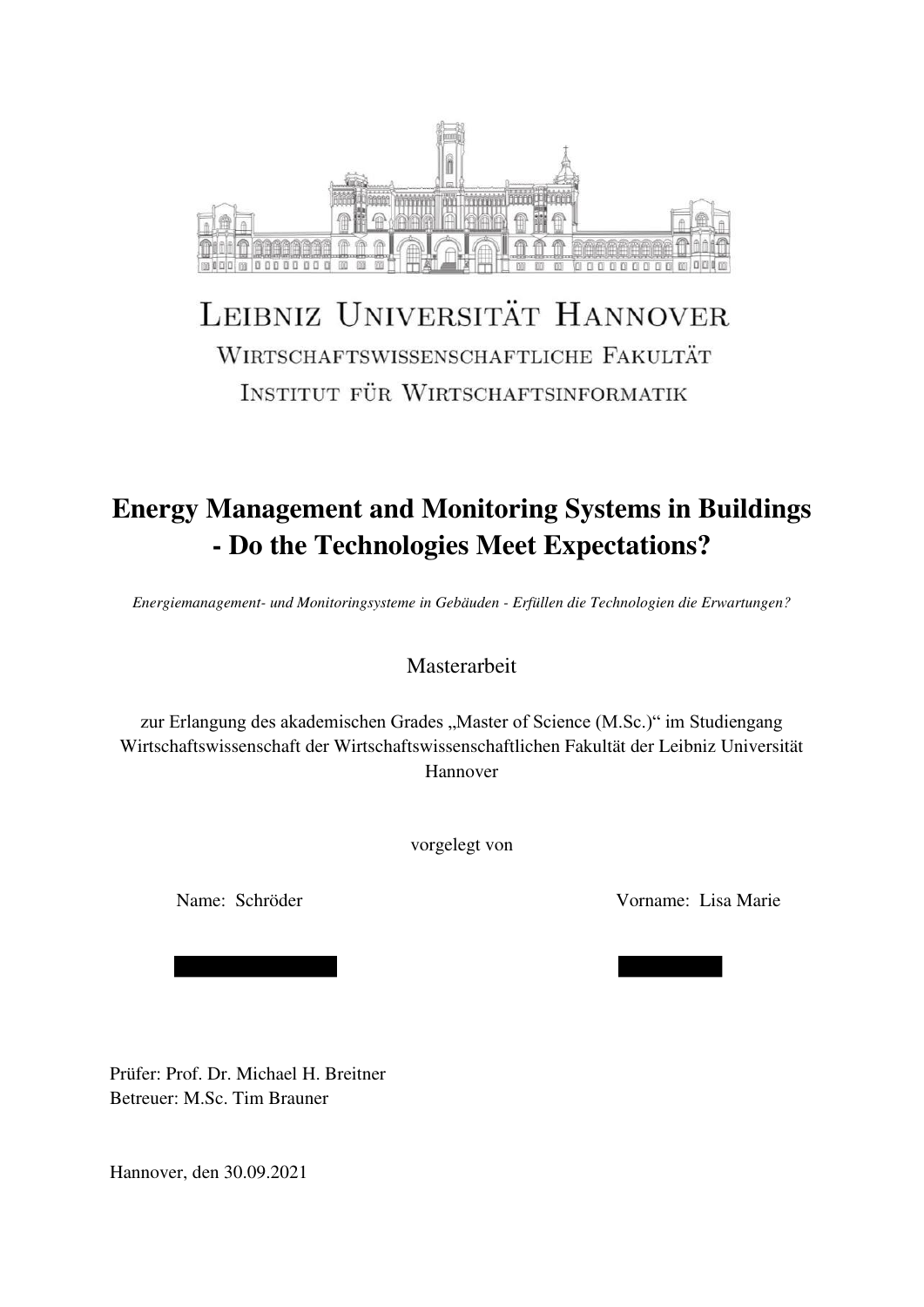## **Contents**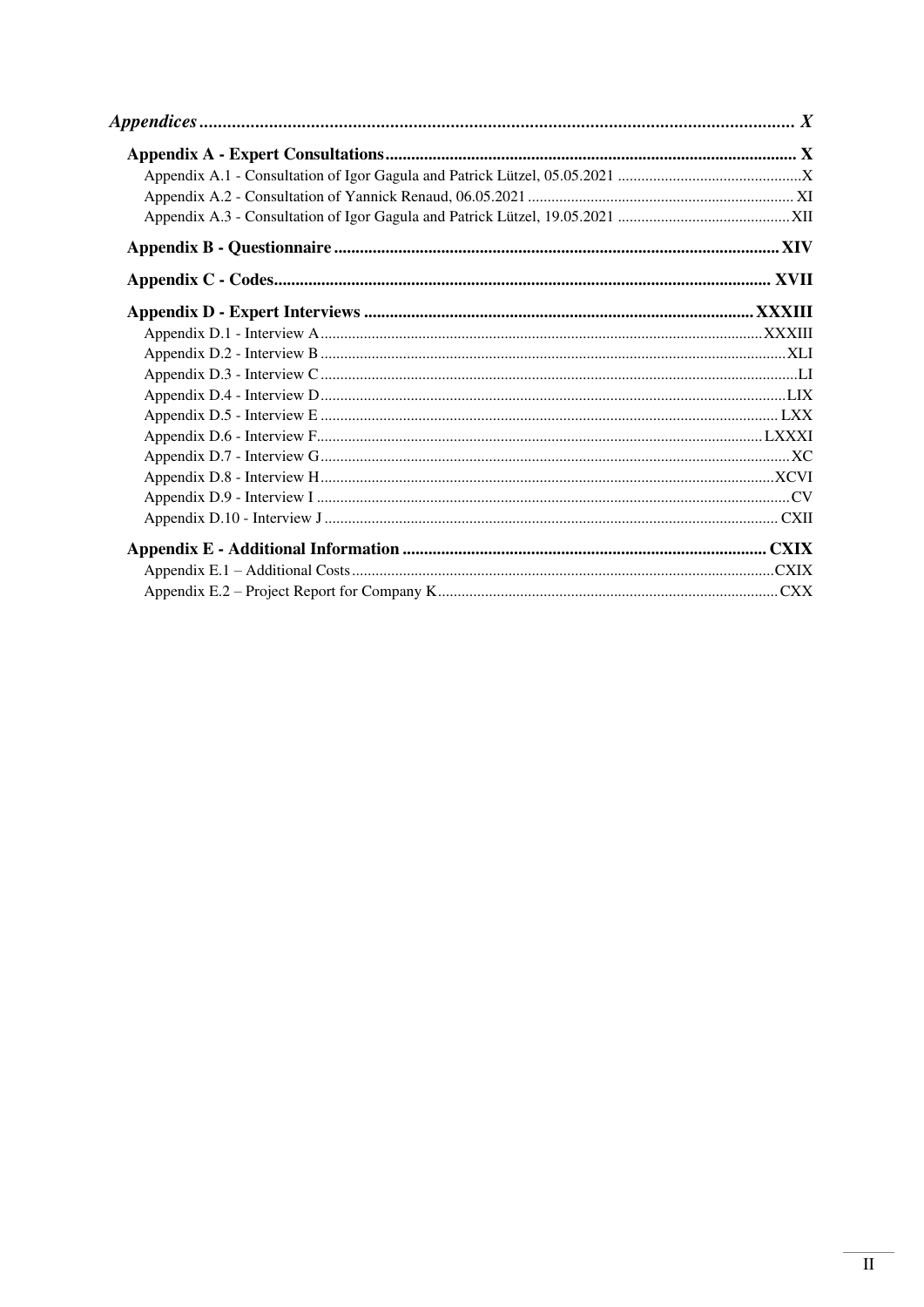### <span id="page-3-0"></span>**1. Introduction**

In the lights of the recent events, for instance the increasing nature catastrophes all over the world like dramatic wildfires; for example in Australia, Turkey and California, USA; droughts, heavy rainfalls; for example in western Germany and New York, USA; or global warming (World Meteorological Organisation (WMO), 2021), it becomes apparent that sustainability and climate protection are more important than ever and must be the main priority for governments, companies and every human being. In fact, the Intergovernmental Panel on Climate Change identified that "Human-induced climate change is already increasing the frequency and intensity of many weather and climate extremes in every region across the globe" (WMO, 2021, p. 5). To give an illustration, the aftermath of this are temperatures of around 50 degree Celsius in Canada or severe flooding in Germany with more than 180 deaths, both in 2021 (WMO, 2021). Whereas those events would not have been as drastic without the human-caused climate change (WMO, 2021). To achieve climate protection, the most recent agenda for sustainable development, from the United Nations (UN), wants - among other aims - "to ensure the lasting protection of the planet and its natural resources" (United Nations (UN), 2015, p. 6). One important point is to use the global resources efficiently. In fact, the increase of energy efficiency is said to have the biggest impact on stopping climate change (Beretitsch & Wonner-Beretitsch, 2017).

Conversely, buildings consume over a third of the energy worldwide, wherefore they account for the largest share, and produce one third of the global greenhouse gases (Allouhi et al., 2015; American Council for an Energy-Efficient Economy, 2018; International Energy Agency (IEA), 2020; United Nations Environment Programme (UNEP), 2020). Furthermore, the worldwide energy demand of the building sector is predicted to constantly increase over the next years, as can be seen in [Figure 1.](#page-3-1)

In general, there are two types of buildings. The first one is residential, which are buildings where people live in. The other type is non-residential, which describes "a building, that is not used for people to live in" (O'Shea, 2011, p. 571). To give an example, this type includes office buildings, hospitals, shopping centres, industrial buildings but also restaurants and retail. Due to the use of those buildings, they can be owned publicly or privately, for example by companies but also individuals.

Overall, the demand for energy increases faster from non-residential buildings than from residential buildings (U.S. Energy Information Administration (EIA), 2013; Allouhi et al., 2015).

#### **Energy Consumption of the Building Sector Worldwide 2010 - 2040**



<span id="page-3-1"></span>

*Source: Own Creation based on EIA (2013)*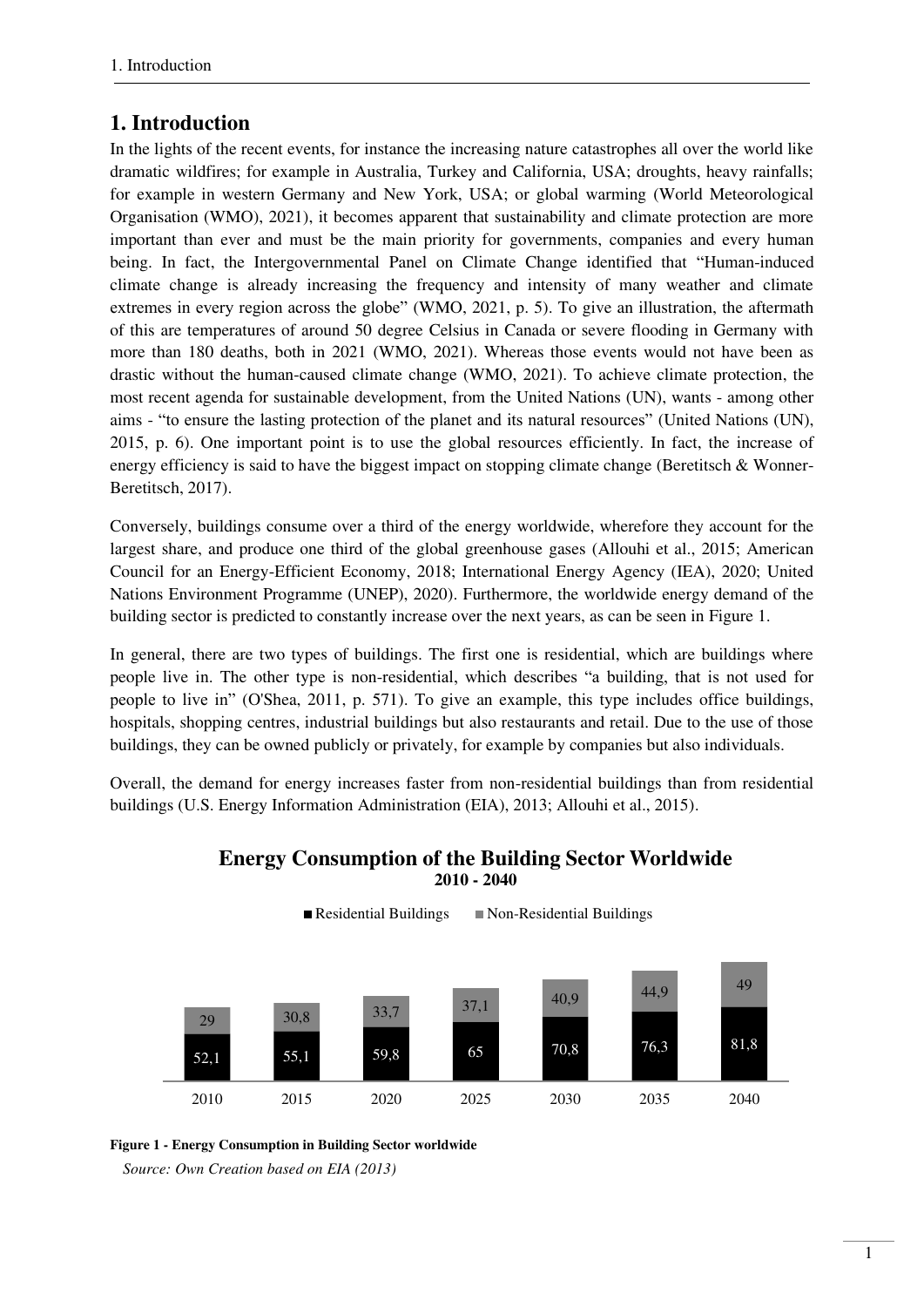Moreover, the buildings in the European Union (EU) are even responsible for about 40% of the overall energy consumption (European Commission, 2020). Coupled with that, nearly 80% of the buildings in the EU do not perform energy efficient, which means they waste a lot of energy (European Commission, 2020). For this reason, buildings need to use energy sustainably and perform more efficiently. The researcher Vlachokostas even goes as far as to say "more energy-efficient buildings is an imperative need" (2020, p. 649).

In Germany alone there are around 21.7 million buildings for residential and non-residential purposes. From them nearly 2.7 million are non-residential buildings (NRB), who account for over a third of the energy consumed by all buildings in Germany (Beretitsch & Wonner-Beretitsch, 2017; Deutsche Energie-Agentur GmbH (dena), 2019; Bundesministerium für Wirtschaft und Energie, 2021). Slightly more than ten percent of the buildings are responsible for over a third of the energy consumed by buildings in Germany. More specifically, each non-residential building has a four-times higher influence on the overall energy consumption than a residential building. In fact, office buildings and retail stores consume the most energy of the NRB (Allouhi et al., 2015). As there are fewer NRB it is possible to increase the energy efficiency of those faster and with less effort than when targeting residential buildings (Beretitsch & Wonner-Beretitsch, 2017). For all of those reasons, the focus in this thesis lies on buildings with no residential purpose.

Additionally, there are several reasons why building owners aim to reduce the energy use and increase the energy efficiency of a building. They are either based on economic reasons, like cost reductions, or increasingly environmental reasons, for example to reduce the impact of a building on the climate change. Moreover, political aims and governmental regulations can advance the involvement of an owner. The desire for a better operation of both the technologies and the building or for a comfortable atmospheric environment can also cause investments into energy efficiency increasing measures (Buckman, Mayfield & B.M. Beck, 2014; Yuan, Farnham & Emura, 2015; Beretitsch & Wonner-Beretitsch, 2017; Girbig, 2017; Vlachokostas, 2020).

Two solutions to increase the energy efficiency of a building are the "optimal management of energy resources" (Vlachokostas, 2020, p. 656) and "more sustainable energy system[s]" (Rocha, Siddiqui & Stadler, 2015, p. 203). The management and monitoring of energy consumption were identified as a possible solution to reduce the energy consumption and also the impact a building has on its environment (Bundesamt für Wirtschaft und Ausfuhrkontrolle (BAFA), 2013; Mulville, Jones & Huebner, 2014; Yuan, Farnham & Emura, 2015; Bhutta, 2017). More specifically, Energy Management and Monitoring Systems (EMMonS) are expected to improve the energy efficiency.

Even though, the need for energy efficient buildings is not new there were only few studies which analysed the existing systems like EMMonS and whether they actually support the operation of a building or even could reduce the energy consumption. Moreover, most papers concentrated on presenting or inventing more technologies and systems. Besides, they focus on such technologies for residential buildings, but only a few cover non-residential buildings. Over the past years more companies talked about using EMMonS or similar technologies to monitor their NRB performances and energy consumption, but it is questionable whether they just have installed them or actually effectively use them (Buckman, Mayfield & B.M. Beck, 2014; Gagula & Lützel, 05.05.2021). In addition, the German Federal Office for Economic Affairs and Export Control (BAFA) stated, that there is no detailed market analysis so far for energy management due to the lack of a broadly valid definition for EMMonS, a huge variety of suppliers and no separate sells, as Energy Management is mostly sold together with devises or technologies (BAFA, 2013, p. 26).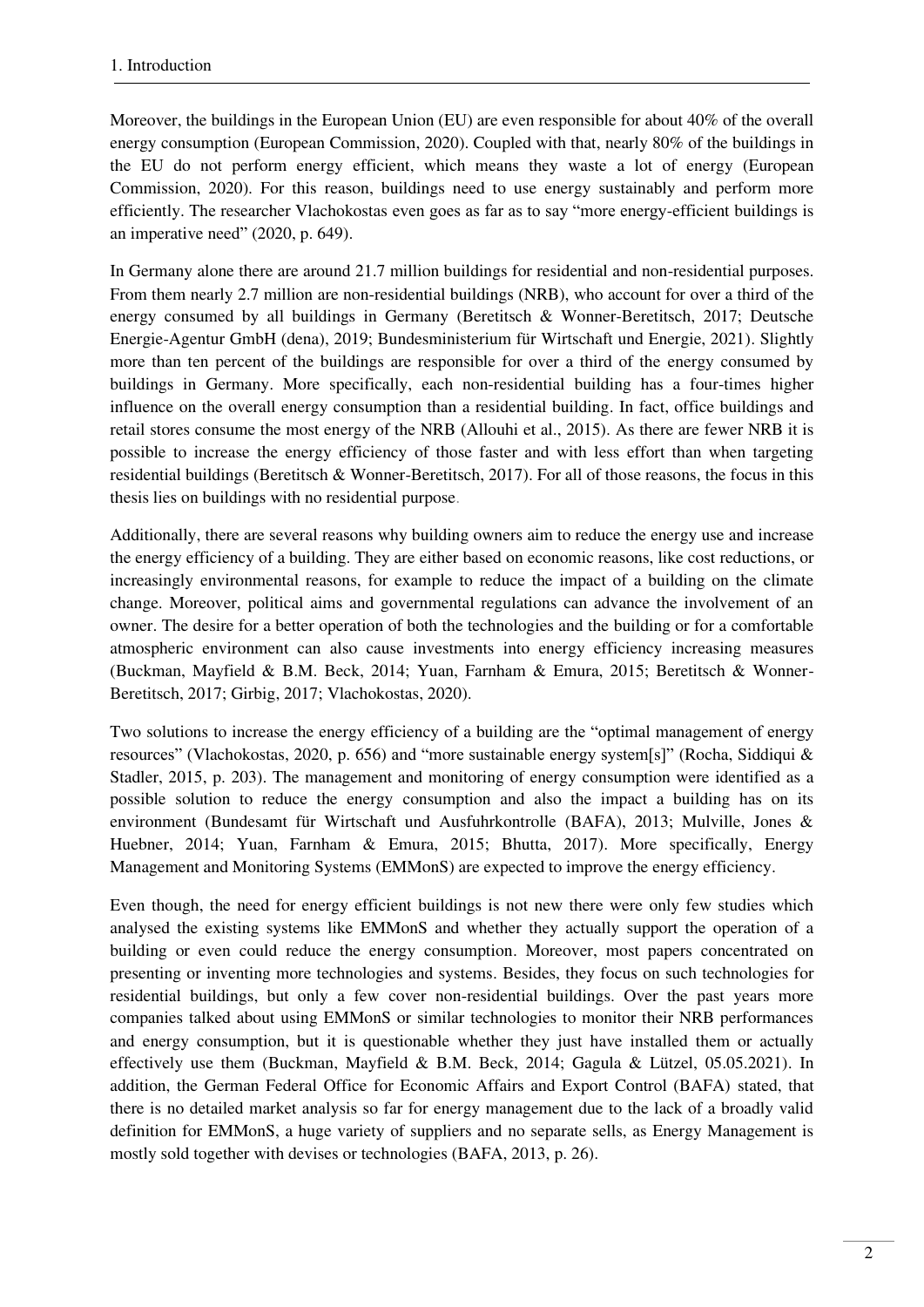In fact, the overall investments into energy efficiency of buildings accumulated to 152 billion USD in 2019 of which more than half was spent for the envelope, and the other half for heating, ventilation, air conditioning, lighting or appliances (UNEP, 2020). However, those are only a small part of the total spending on building constructions and renovations which sum up to 5.8 trillion USD worldwide in 2019 (UNEP, 2020). Building owners invest around 2.6% of the total spending into energy efficiency in a building. Then again, European building owners, especially from Germany, have decreased their investments in contrast to the previous years (IEA, 2019).

For those reasons, the question arises whether it is reasonable for building owners to decrease their investments. In other words, were the made investments effective and even more important can the implemented technologies like EMMonS meet their expectations and are a solution to fight climate change. Hence the Research Question (RQ) for this study was formulated as follows:

#### *Do the implemented EMMonS contribute to the increase of energy efficiency and the reduction of the energy consumption in a building?*

In order to answer this question, the remainder of this paper is organised the following way. To begin with, Chapter 2 defines EMMonS to have a cohesive understanding of the systems. In Chapter 3 the methodology explains how the interviews are conducted, who provide the primary data for the study. Moreover, the qualitative content analysis, which is carried out subsequently, is described. Afterwards, the results of the analysis, including the developed codes, are presented in Chapter 4. Next, Chapter 5 discusses the results and answers the RQ. Moreover it gives recommendations for what needs to change in the future. Following this, limitations of this research and potential for future studies is explained in Chapter 6. Finally, Chapter 7 concludes this study.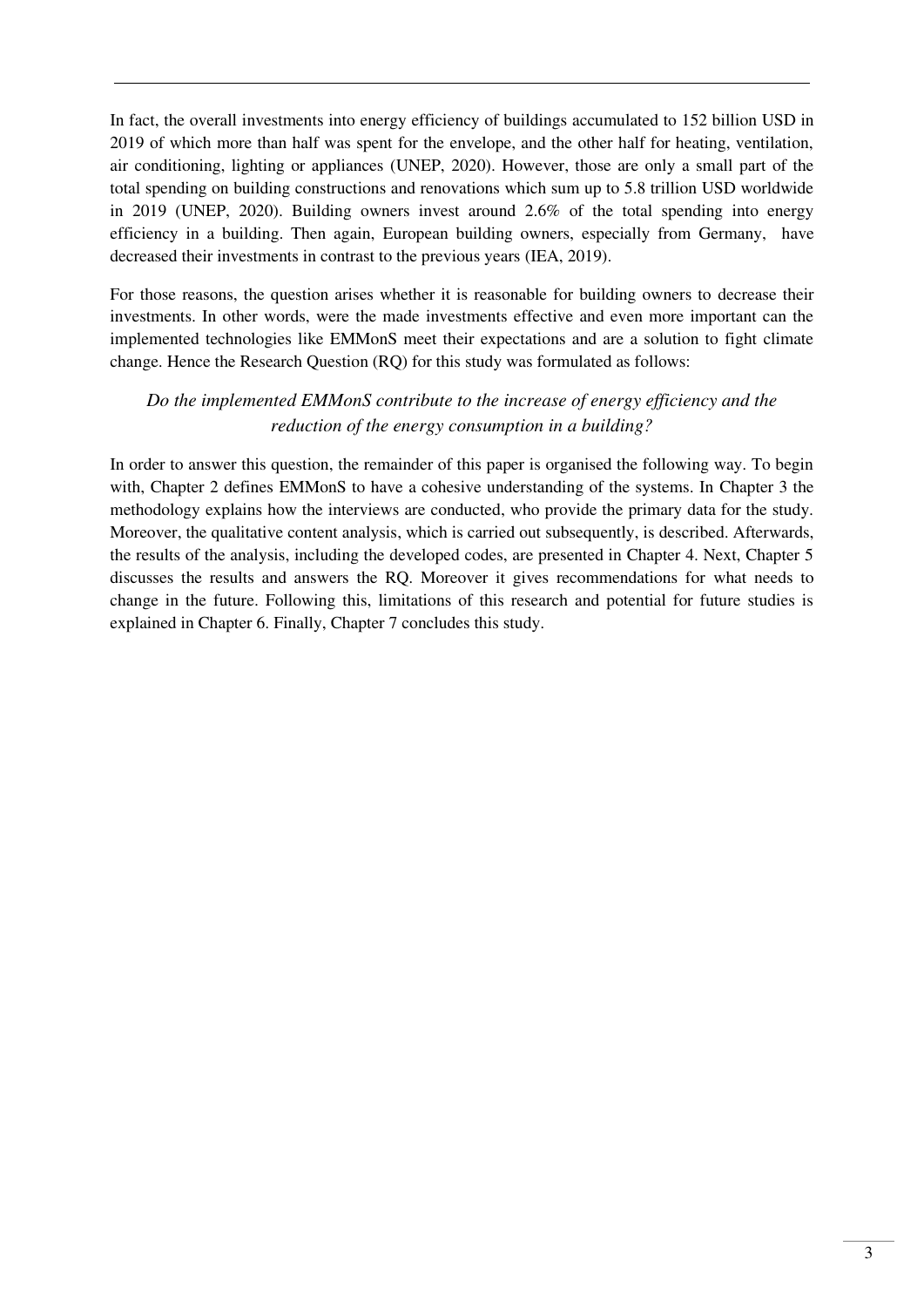Additionally, a potential topic for future research is alternative energy resources for buildings, whose increase is also part of the SDGs (UN, 2015). They bring a whole new perspective to the topic of energy efficiency of a building, which could not be considered in the scope of this research.

Likewise, the differentiation of automated, intelligent and smart buildings, like Buckman, Mayfield  $\&$ B.M. Beck (2014) did in their research, was not taken into the analysis as that would have brought another level to the whole topic and made it even more complex than it already is.

All things considered, the whole topic is multifaceted and has lots of potential for more research. Above all, with the given amount of time and resources, this research was able to generate a very good insight of the non-residential building market of EMMonS. More specifically, it provides a good orientation of short-comings and required changes for the further success of the systems.

### <span id="page-6-0"></span>**7. Conclusion**

In the context of climate change and the increasing awareness of the dangerous human influence on it, it is essential to find solutions that reduce the extents of climate change. Moreover, as buildings account for the largest share of the energy consumption and produce a large amount of the emissions, but are a necessary element of human lives, it is crucial to make them more sustainable. In order to do so the increase of the energy efficiency in combination with a reduction of the energy consumption of a building, were identified as a potential solution. A way to achieve this would be through EMMonS.

However, only a few studies actually analysed, whether such systems fulfil their expectations or if companies use them for their building operation. For this reason, the research at hand aimed to identify the current implementation of such systems and their impact on the energy consumption of buildings. To be specific, the research question asked whether the implemented EMMonS contribute to the increase of energy efficiency and the reduction of the energy consumptions in buildings. To answer the question, a couple of expert interviews were conducted with employees from companies which either offer or could implement such systems. In fact, a qualitative analysis of the content from the interviews was executed. During the analysis multiple codes were created, that structure and summarise the interviews in order to deduct whether the systems meet their expectations.

In the first step, it was deemed necessary to comprehend how participants in practice understand EMMonS. Accordingly, the EMMonS had to be defined prior to analysing the interviews in order to have a solid independent knowledge of the systems. Conversely, there was no uniform definition of the systems in the literature, which is why a model, that explains the systems, was created in the beginning of this paper. Afterwards, the understanding in practice was identified and then compared to the model. To summarise, it was difficult to differentiate and define the systems based on the interviews. In particular, every interviewee and company had a different understanding of the terms. Then again, some companies seemed to lack knowledge more than other companies concerning the topic. It became clear, most companies, that should install the systems in their buildings, are no experts in the field. The model developed seems to display the topic and included most aspects the interviewees brought up. In fact, the model combined the understanding of all the interviewees and only needed little adaptations after the interview analysis, to cover all aspects.

Based on this understanding of the systems, it was analysed how and which systems are used in practice. Overall, the providers offer a great variety of solutions on the market. Yet, the costs and functions are not fully transparent and tend to confuse the building operators. Moreover, the demands and requirements from the adopters and in accordance the implementation status of the systems is very